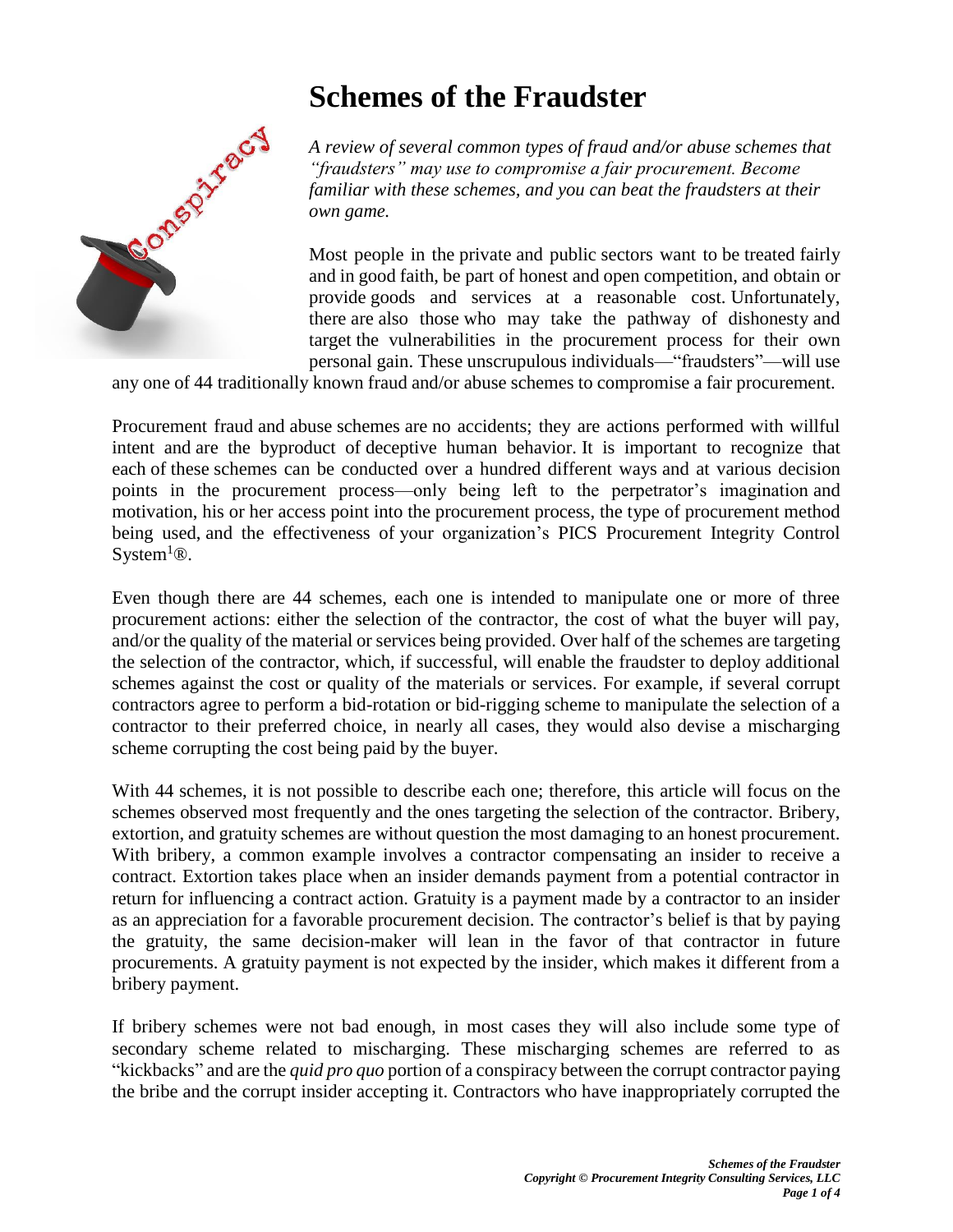selection of the award of the contract become confident that they are able to corrupt the post-award payments for the goods or services. As both schemes require a conspiracy between the insider and the contractor, they both derive additional financial benefit by mischarging.

To give an illustration of financial damages involving bribes with kickback, based on a forensic examiner's calculation during an actual fraud investigation led to concluding roughly \$400,000 in bribes was paid to seven insiders at a particular organization, who then permitted approximately \$3.8 million in mischarging. Experience indicates this is not an uncommon occurrence.

### **The Procurement Process**

The procurement process begins with identifying a need or requirement for goods or services, which should be supported by a written justification. The description of the requirement and the justification is crucial, so review them anytime you have a concern of a fraud or abuse scheme. Missing or weak justifications are one of the best fraud indicators of an insider colluding with a contractor. If there is such collusion, the insider may attempt to draft unduly narrow requirements or specifications, thereby only allowing his preferred contractor to qualify. Likewise, an insider might draft unduly broad requirements or specifications to qualify an otherwise unqualified bidder. This narrowing or broadening of requirements and specifications is traditionally referred to as the "rigged requirements/specifications scheme."

The rigged requirements/specifications scheme is just one of several used to corrupt the selection of the best contractor. Another scheme, and the one that seems to be used most often during the selection phase of procurement, is the "unjustified sole source scheme." This scheme is when an insider deliberately writes an unwarranted sole-source justification to avoid a competitive bid process, meaning that a contract is entered into with only one source. This scheme is intended to avoid a higher-level review by management, thereby decreasing the possibility of exposing the inappropriate action. Another scheme used to elude a higher-level review is the "split purchase scheme." In this scheme, a valid single purchase is separated into two or more purchases by the fraudster, each below upper management level review or competitive bidding thresholds.

One cautionary note: Sometimes the unjustified sole-source and split-purchasing schemes are done by well-intentioned employees to expedite the procurement processes by eliminating any extra reviews. This conduct is not related to any fraudulent activity, but to the employee's desire to speed up the procurement process. Although not procedurally right, it is not a fraudulent act.

Once a valid requirement is generated and justified, the procurement process is designed to solicit and select the best contractor. This is when the buyer relies on written specifications and the statement of work detailing the types and amounts of goods and services to be provided. These documents are intended to provide both the potential bidders and the selecting official with a concrete basis for making the final selection. Sometimes, in preparing these documents, collusion occurs between an insider and the contractor in where the corrupt contractor will submit a low bid knowing there is no profit. The corrupt insider accepts the low bid knowing that following the award of the contract, there will be several changes to the contract so that the corrupt contractor can submit excessive costs without being challenged.

This fraud scheme is referred to as the "change order abuse scheme"—an insider knowingly accepts a bid without any margin of profit because of an agreement to post-award change orders.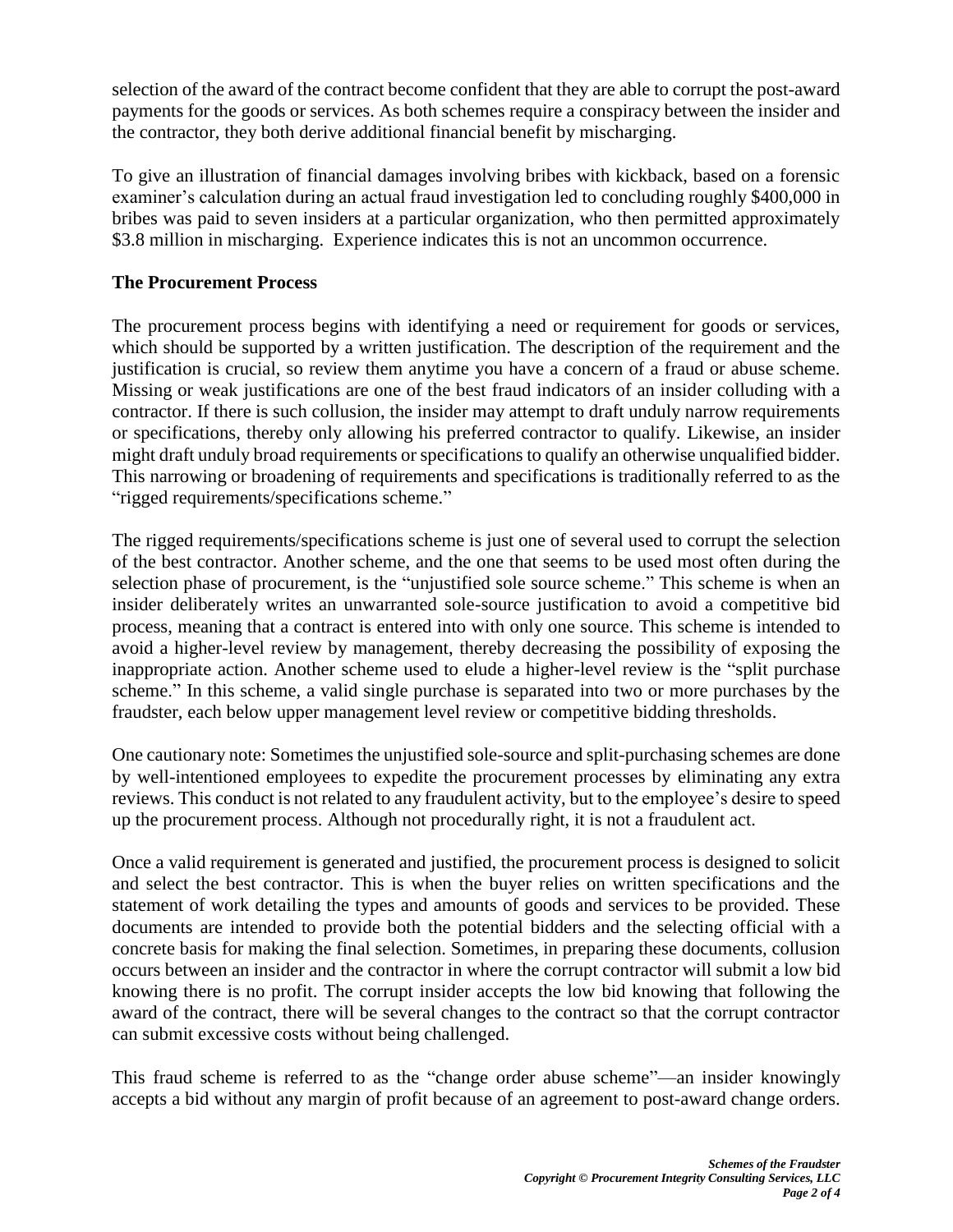This is sometimes also referred to as "buying into the contract" or "low-balling." It is important to note that it is legal for a contractor to submit a no-profit bid. Despite this, procuring officials need to focus particular attention to bids inordinately outside the range of the other bidders and ensure the difference has a logical explanation. Procurement officials also need to question any change orders occurring shortly after the award of the contract.

There are several additional techniques to corrupt the selection portion of the procurement process, especially with some type of bid manipulation scheme. Examples include an insider accepting late bids, changing bids, or re-bidding work unnecessarily. Others would be schemes to unduly limit the number of potential competitors learning of the procurement opportunity. This can occur by using obscure publications for the advertisement, publishing the advertisement during holiday seasons, or providing a vague or inadequate synopsis of the advertisement. These are all referred to as "advertisement schemes."

Yet another scheme is the "leaking of acquisition data." This scheme is when a corrupt insider discloses sensitive procurement information to a single contractor—e.g., other bidders' proposals, future requirements, or the funding ranges.

## **Conspiracy between Contractors**

Up to this point, many of the schemes discussed require a conspiracy between a corrupt insider and one or more contractors. There are also schemes that can occur without the knowledge or help of an insider, but which require a conspiracy between contractors. These schemes are referred to as "collusive bidding, price fixing, bid rotation, or bid rigging schemes" and describe various forms of illegal anticompetitive activity. The common thread throughout all of the anticompetitive schemes is that they involve contractors agreeing to limit competition, particularly with respect to pricing. "Anticompetitive schemes" will always result in increased costs, as the losing bidder or bidders are monetarily compensated for being part of the conspiracy. There is no trust between fraudsters, so the promise from one fraudster to another that the next contract award will be rotated is not enough of a guarantee.

The last fraud scheme we would like to highlight is a "bid suppression scheme." This scheme is when one contractor is paying off competitors to not bid or using forceful means to discourage participation by other contractors.

## **Summary**

In closing, procurement fraud and abuse schemes vary in scope and methods, become more complex the longer they occur, generally involve a conspiracy, and often require the perpetrator or perpetrators to have significant operational knowledge of the procurement systems they are corrupting. Additionally, and not surprising, organizations with ineffective or nonexistent procurement integrity controls face more significant risk to financial losses and long-term damage to their reputation.

You must accept that there is material risk of fraud and abuse within your procurement processes. Failing to recognize these risks exposes you to the full range and deceptive actions of the fraudster and, therefore, the consequences of potential debarment, contract termination, financial losses, public mistrust, criminal penalties, and civil sanctions. Understanding the schemes and knowing